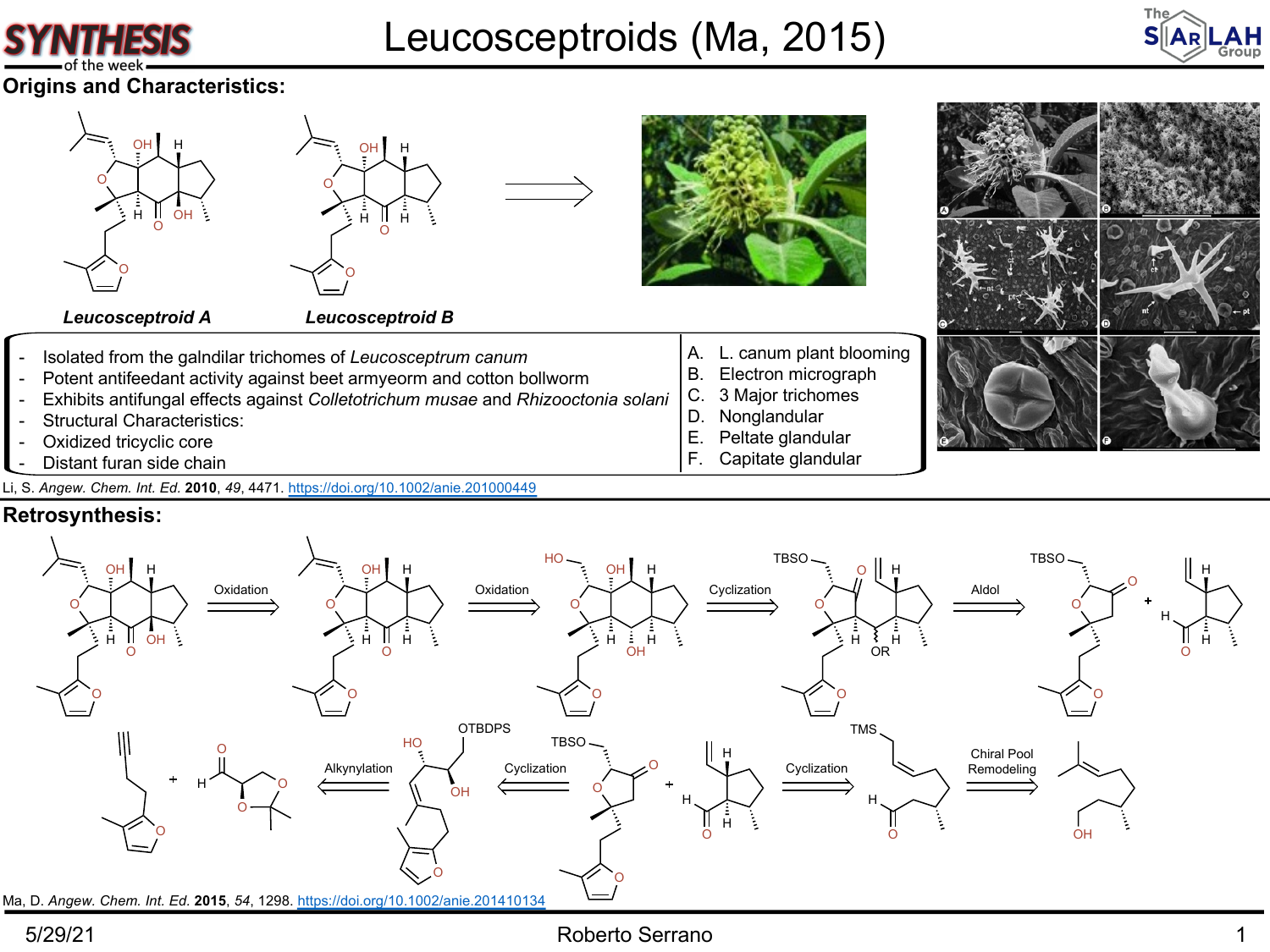

Leucosceptroids (Ma, 2015)



## **Synthesis of fragments:**